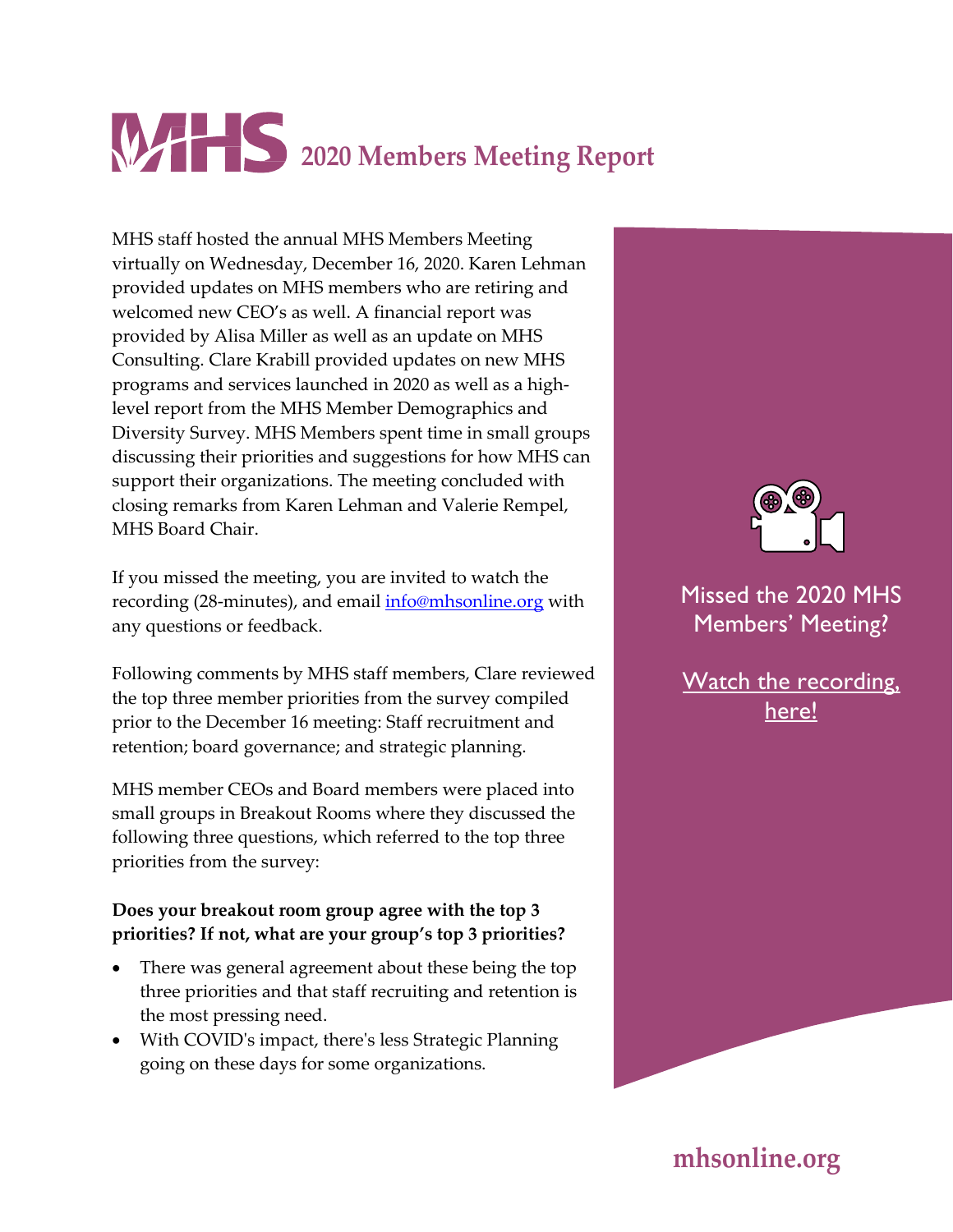- Diversity is a factor in staff (and board) recruitment and retention for some organizations.
- Leadership development was seen as very important for several members of the group and closely connected to staff retention.
- CEO succession important for those with upcoming transitions.
- Board governance important to new CEO's.
- The challenge of staff recruitment is one of the top issues for some. The additional federal-stimulus payment for those on unemployment has made it difficult for us to hire in the pay range that we have for many of our staff. This in addition to the "baggage" that goes with working in a high-risk environment makes it all the more difficult to fill open positions.

### **What strategies, financial resources, and/or human resources do your organizations have in place to address these 3 priorities, if any? Please record these.**

- Finances in light of the pandemic have been good this year with various subsidy programs, but challenging to predict next year and risk is increased with loans to cover down the road. COVID has challenged all our previous resource streams.
- Staff Recruitment and Retention:
	- 1. Including marketing team in recruitment
	- 2. Creative staff development
	- 3. Intentional overtime
	- 4. Good to keep questioning do we have resources to make it happen
	- 5. Moved recruitment out of HR and into another department
	- 6. Putting best talent/resources on it
	- 7. POLL surveys for staff on weekly basis
	- 8. Monthly "BelongU" program that helps with leadership development
	- 9. Looked for recently retired people who have passion for work and invited them back to work part-time
	- 10. State raised minimum wage to \$15/hr. which precipitated the move to look at job roles/responsibilities
	- 11. Kept costs to minimum
- Board Governance
	- 1. An effective tool for board recruitment has been an active Governance Committee. Also, the book Governance as Leadership is helpful.

### **Consider your breakout room's top 3 priorities. Please record at least 1-2 specific suggestions for ways MHS can support your ministries for each of these.**

• Staff retention and recruitment